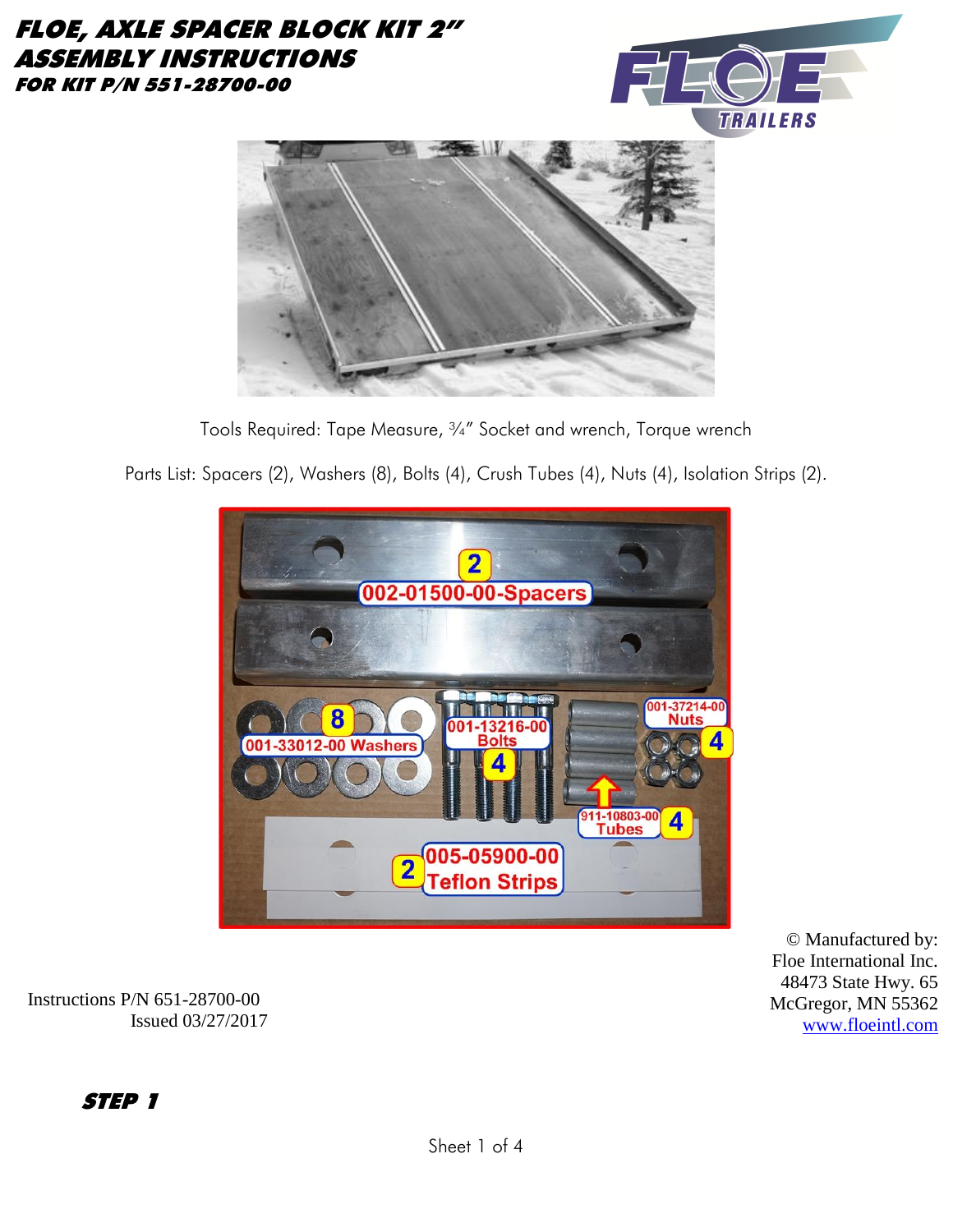Insert (2) ½" zinc jam nuts and (2) ½" zinc washers in to the nut track of each axle mount at each end and align with the pre-drilled holes. (Fig. 1)



## STEP 2

Place (1) axle spacer tube on top of the axle mount (small holes towards the axle mount) and insert (1) crush tube in each of the holes. (Fig. 2)



## STEP 3

Place Teflon insulator strip on top of each of the axle spacer tubes and line up the holes. (Fig. 3)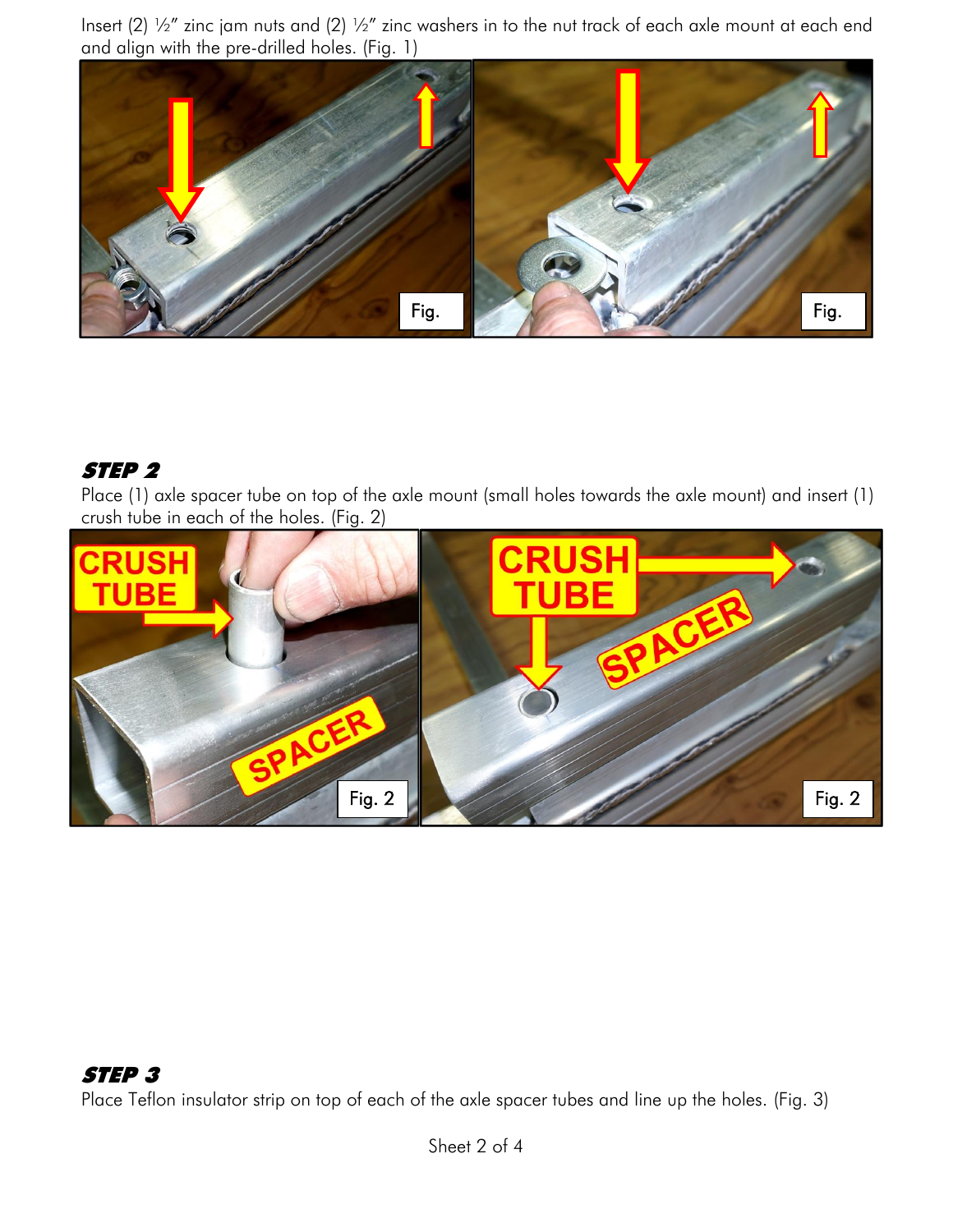

# STEP 4

Set axle on top of Teflon insulators so trailing arm taper is to the rear of trailer. Insert a  $1/2 \times 2-3/4$ " bolt into the remaining (4) washers and start each of the four bolts, but do not tighten at this time. (Fig. 4)



STEP 5